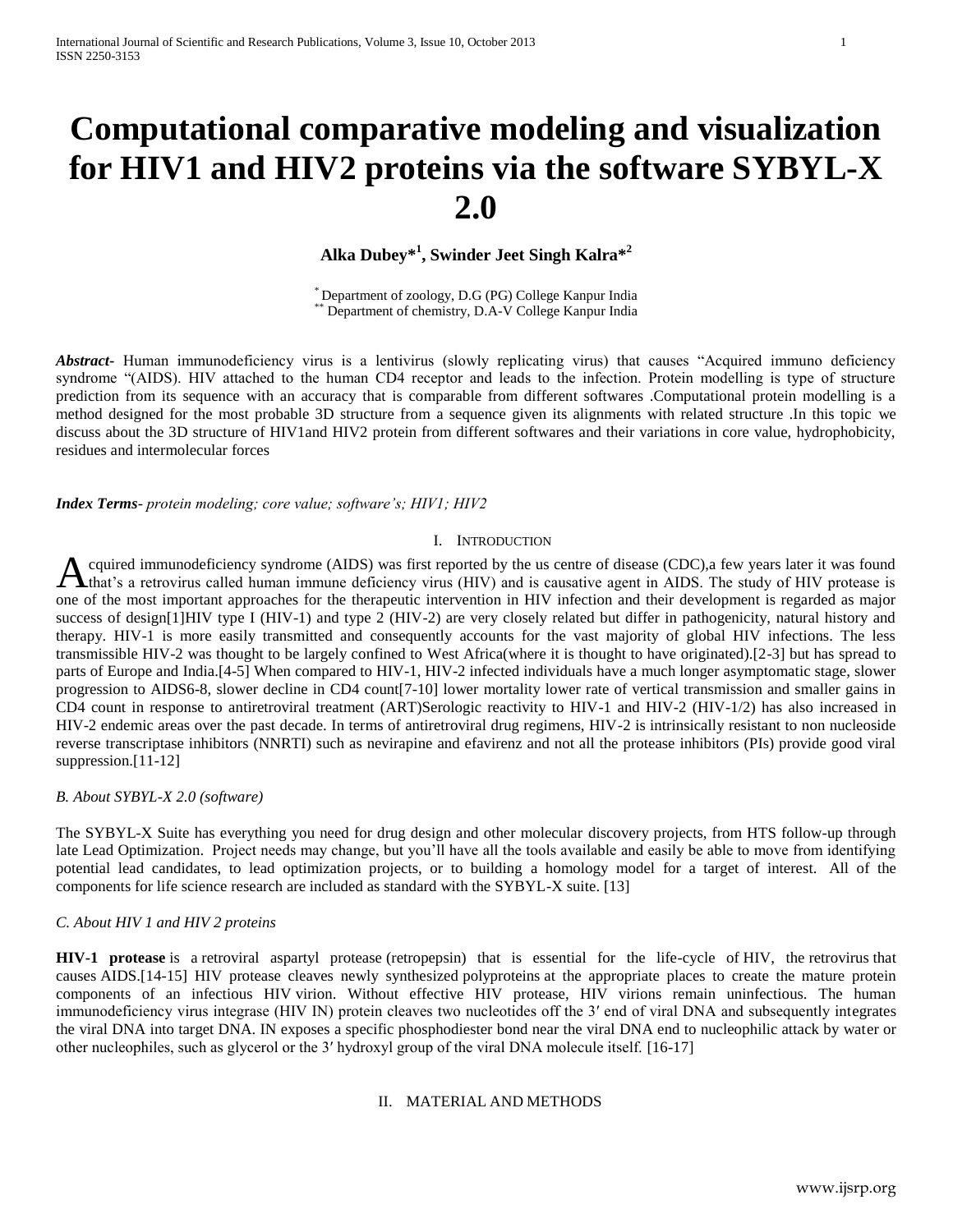For this analysis we use different type on online and offline tools for suitable scientific analysis and for protein sequence of HIV1protease and HIV2 integrase retrieves from NCBI and model prediction via the online software and servers like ,GENO3D , , RaptorX ,phyre .were use to find out potential 3D structure of proteins basis on their statical values, and validate the potential models via the SAVES SERVER and the structure visualise via **Discovery studio**, *SYBYL-X 2.0* with analysed potential parameters for comparative modelling between two different proteins

## III. RESULTS

Analysis of computational comparative modeling and visualization for HIV1and HIV2 proteins contains a two different type of protein like protease for HIV1 and integrase for HIV 2<br> $\triangle$  Analysis of HIV1 protease with the help of different

| S.No<br><b>Software</b> |             | <b>Annotated Model Name</b> | Structures predict via the |        | Validation of models via SAVES server |         |  |
|-------------------------|-------------|-----------------------------|----------------------------|--------|---------------------------------------|---------|--|
|                         | <b>Used</b> |                             | discovery studio           | (Core) | (Verify 3D)                           | (Errat) |  |
| 2.                      | GENO3D      | >Geno3D Pro Model8          |                            | 87.3%  | 75%                                   | 97.468  |  |
| 3.                      | RaptorX     | $>\n$ RaptorX Protease      |                            | 98.7%  | 98.96%                                | 65.116  |  |
| 4.                      | Phyre 2     | >Phyre_Pro_Model3           |                            | 92.4%  | 100.00%                               | 79.762  |  |

**Table 1 explains**: 3D model generated via the different type of software and validates the model via the SAVES server with avourablef statical value. Green color shows the best models with best score validation.

# **Table 2:Query of model with ramchandran plot and hydrophobicity plot**

|       |                                |                             |                                               | . .                                                                                                             |
|-------|--------------------------------|-----------------------------|-----------------------------------------------|-----------------------------------------------------------------------------------------------------------------|
| S.no. | <b>Software</b><br><b>Used</b> | <b>Annotated Model Name</b> | Ramachandran plot via the discovery<br>studio | Hydrophobicity plot via the<br>discovery studio                                                                 |
| 2.    | GENO3D                         | >Geno3D_Pro_Model8          |                                               | 5-Residue Running Average Hydrophobicity vs. Row Inde<br>$\frac{1}{\mu_{\text{max}}}\frac{1}{\mu_{\text{max}}}$ |
| 3.    | RaptorX                        | >RaptorX_Protease           |                                               | the decoration and an electrodecological con-<br><b>Barry Broker</b>                                            |
| 4.    | Phyre 2                        | >Phyre_Pro_Model3           |                                               | <b>Barry Strategy</b>                                                                                           |

**Table 2 explains**: Ramchandran plot for analysis of residue and hydrophobiciy plot for hydrogen atom analysis and Ramachandran plot shows the phi and psi torision angles for all residues in structure.phi value on x-axis and psi value on y axis. the darkest area (in green colour) corresponds to the core. Hydrophobicity plot is the physical property of a molecule repelled from the mass of water.

#### **Table 3: 3D model visualization via the** *SYBYL-X 2.0*

| S.No. | <b>Software</b><br><b>Used</b> | <b>Annotated Model</b><br>Name | Model add with Hydrogen<br>Molecule | <b>Model add with Residue</b> | Model predicted in<br>cavity form |
|-------|--------------------------------|--------------------------------|-------------------------------------|-------------------------------|-----------------------------------|
|       |                                |                                |                                     |                               |                                   |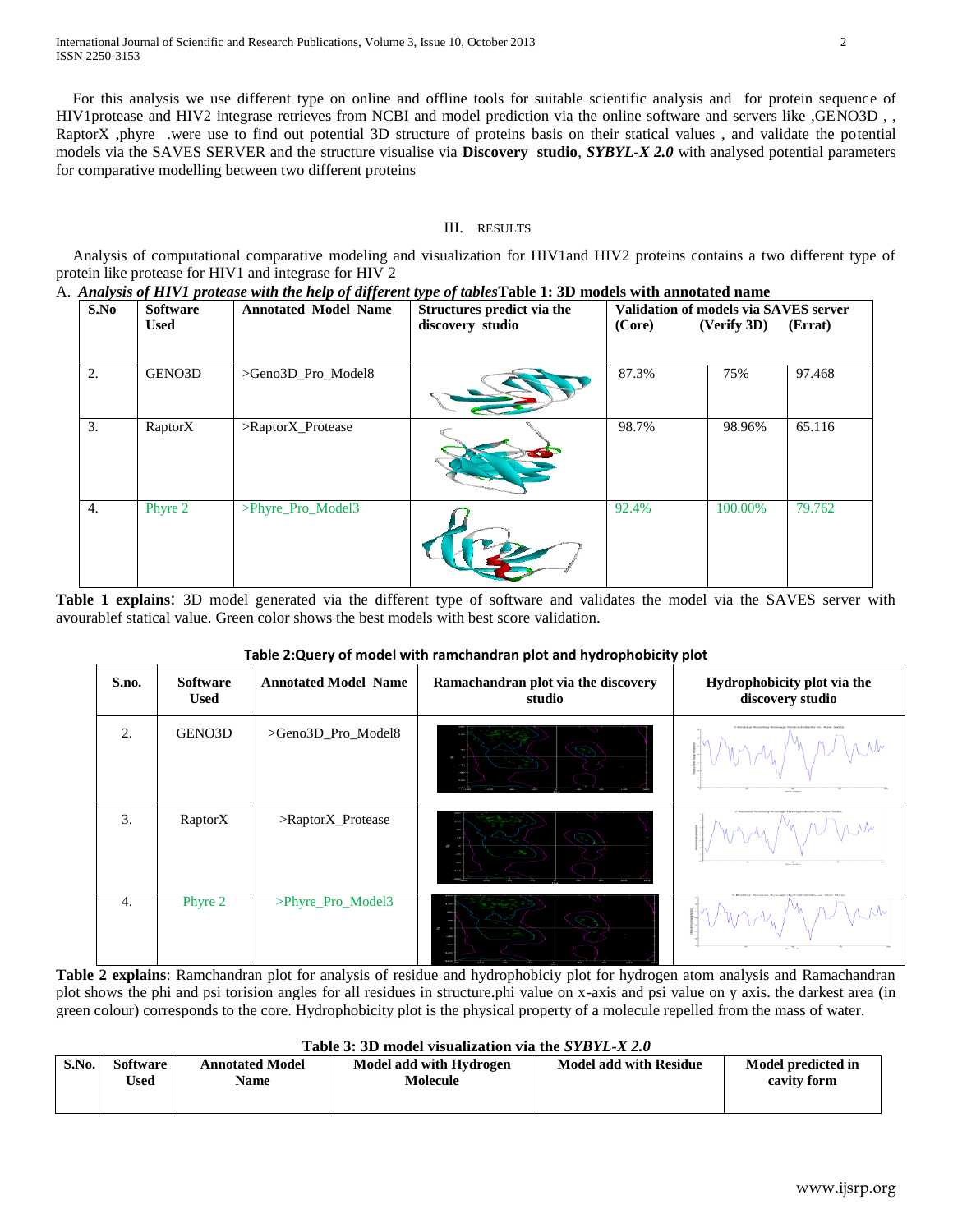| 2.               | GENO3D  | >Geno3D_Pro_Model8 |  |  |
|------------------|---------|--------------------|--|--|
| $\overline{3}$ . | RaptorX | $>\!\!R\$ 2        |  |  |
| 4.               | Phyre 2 | >Phyre_Pro_Model3  |  |  |

Table 3 explains : In this table column no.4<sup>th</sup> figure shows Carbon (white in color), Nitrogen (dark blue in color), Oxygen (red in color), Hydrogen(blue in color).Column no.  $5<sup>th</sup>$  shows residues (green in color),Peptide bonds(red in color).Column no.6<sup>th</sup> shows the structure in cavity form.

| S.No. | <b>Software</b><br><b>Used</b> | <b>Annotated Model</b><br>Name | Model label with tripose | Model with full name with<br>intermolecule |
|-------|--------------------------------|--------------------------------|--------------------------|--------------------------------------------|
| 2.    | GENO3D                         | >Geno3D_Pro_Model8             |                          |                                            |
| 3.    | RaptorX                        | >RaptorX_Pro                   |                          |                                            |
| 4.    | Phyre 2                        | >Phyre_Pro_Model3              |                          |                                            |

#### **Table 4: Structure with ball stick and C-C interaction**

**Table 4 explains:**Binding between C-C, C-N and intramolecule analysis with green ball like structure with name of protein. B. **Analysis of HIV2 integrase with the help of different type of tables**

| S.No | <b>Software</b><br><b>Used</b> | <b>Annotated Model</b><br><b>Name</b> | Structures predict via the<br>discovery studio |        | Validation of models via SAVES server |        |
|------|--------------------------------|---------------------------------------|------------------------------------------------|--------|---------------------------------------|--------|
|      |                                |                                       |                                                | (Core) | (Verify3D)                            | Errat) |
| 1.   | GENO3D                         | >GENO3D_IN_model3                     |                                                | 81.2%  | 61.95%                                | 93.878 |
| 2.   | RaptorX                        | $>\n$ Raptor $X$ <sub>IN</sub>        |                                                | 93.%   | 91.00%                                | 82.178 |

#### **Table 5: 3D models with annotated name**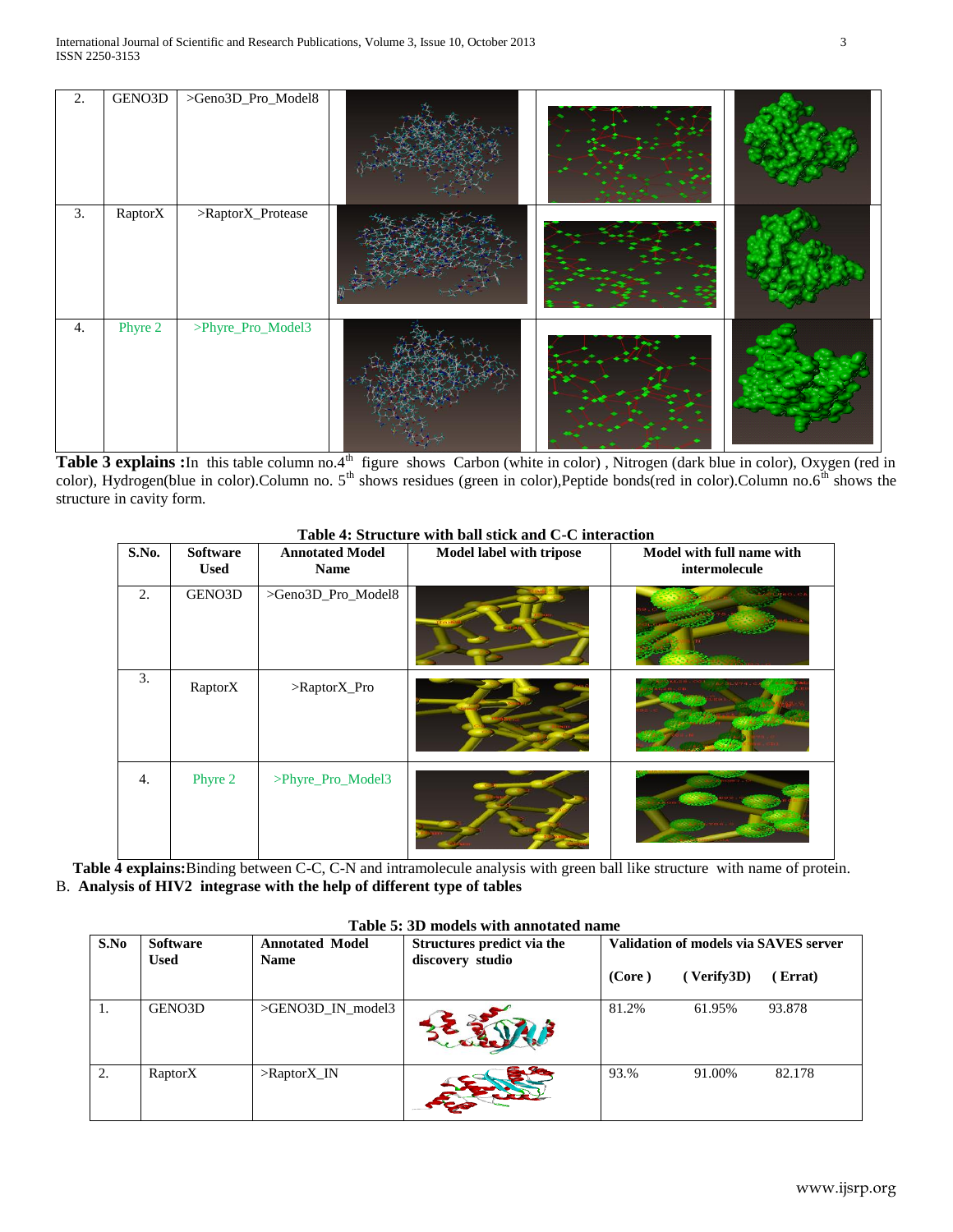| <u>.</u> | Phyre 2 | model1<br>Phyre <sup>2</sup> _<br>TN.<br>. —<br>$-$<br>$   -$ | 93.4% | 81.64% | 91.667 |
|----------|---------|---------------------------------------------------------------|-------|--------|--------|
|          |         |                                                               |       |        |        |

**Table 5 explains**: 3D model generated via the different type of software and validate the model via the SAVES server with favorable statical value.

| S.no. | <b>Software</b><br><b>Used</b> | <b>Annotated Model</b><br><b>Name</b> | Ramachandran plot via the discovery<br>studio | Hydrophobicity plot via the<br>discovery studio                    |
|-------|--------------------------------|---------------------------------------|-----------------------------------------------|--------------------------------------------------------------------|
| 1.    | GENO3D                         | >GENO3D_IN_model3                     | ×                                             | 5-Residue Running Average Hydrophobicity vs.<br>100<br>Prove 31494 |
| 2.    | RaptorX                        | >RaptorX_IN                           | n.                                            | $\frac{100}{Pare$ Inde                                             |
| 3.    | Phyre 2                        | >Phyre2_IN_model1                     |                                               |                                                                    |

# **Table 6:Query of model with ramchandran plot and hydrophobicity plot**

**Table 6 explains**: Ramchandran plot for analysis of residue and hydrophobiciy plot for hydrogen atom analysis and Ramachandran plot shows the phi and psi torision angles for all residues in structure.phi value on x-axis and psi value on y axis. the darkest area (in green colour) corresponds to the core. Hydrophobicity plot is the physical property of a molecule repelled from the mass of water.

| S.No. | <b>Software</b><br><b>Used</b> | <b>Annotated Model</b><br>Name | Model add with<br><b>Hydrogen Molecule</b> | <b>Model add with Residue</b> | Model predicted in cavity form |
|-------|--------------------------------|--------------------------------|--------------------------------------------|-------------------------------|--------------------------------|
| 1.    | GENO3D                         | >GENO3D_IN_model3              |                                            |                               |                                |
| 2.    | $R$ aptor $\overline{X}$       | $>\n$ Raptor $X$ <sub>IN</sub> |                                            |                               |                                |
| 3.    | Phyre 2                        | >Phyre2_IN_model1              |                                            |                               |                                |

**Table: 7. 3D model visualization via the** *SYBYL-X 2.0*

Table 7 explains : In this table column no.4<sup>th</sup> figure shows Carbon (white in color), Nitrogen (dark blue in color), Oxygen (red in color), Hydrogen(blue in color).Column no.  $5<sup>th</sup>$  shows residues (green in color),Peptide bonds(red in color).Column no.6<sup>th</sup> shows the structure in cavity form.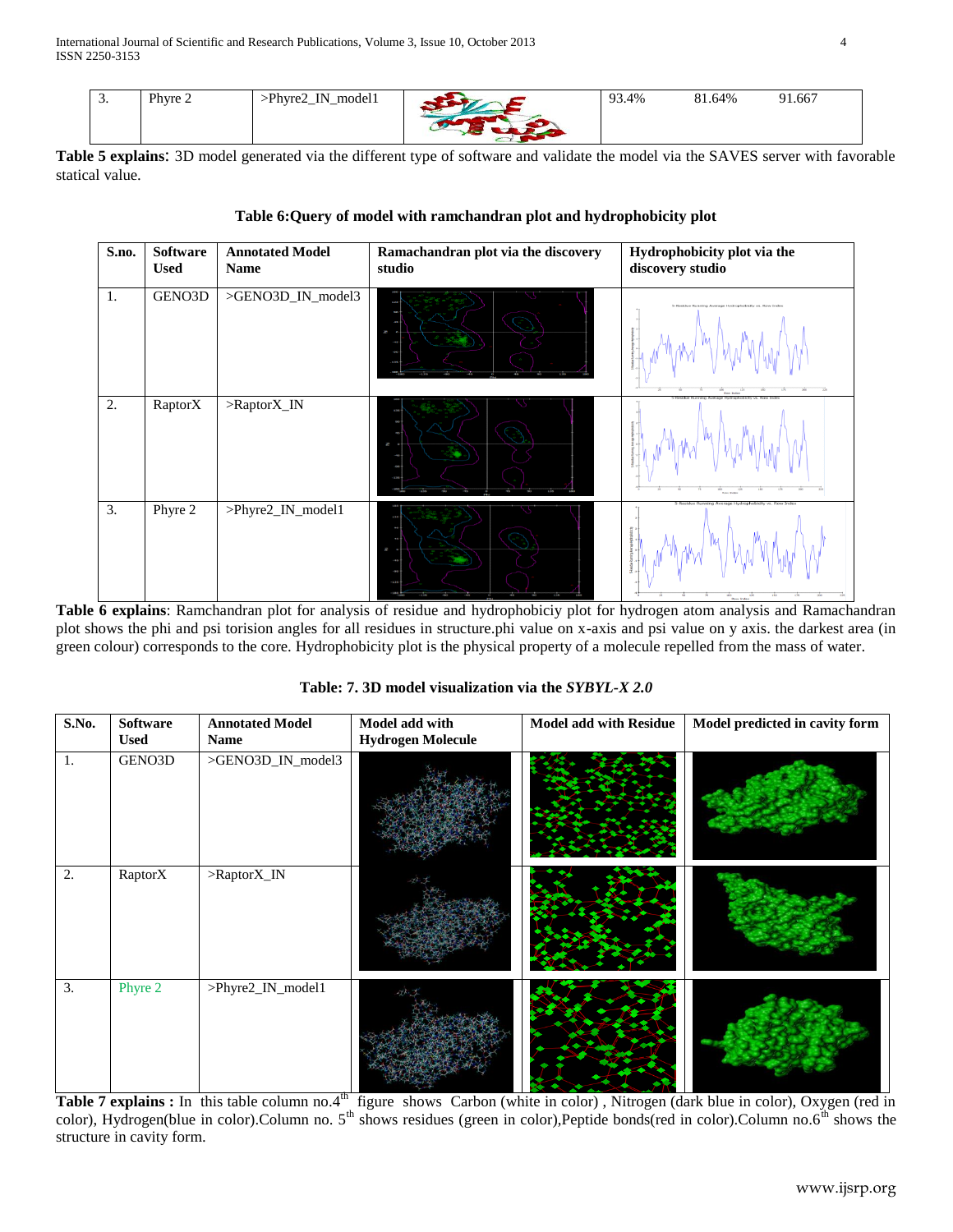| S.No. | Software Used  | <b>Annotated Model Name</b> | <b>Model label with tripos</b> | Model with full name with<br>intramolecule                                     |
|-------|----------------|-----------------------------|--------------------------------|--------------------------------------------------------------------------------|
| 1.    | GENO3D         | >GENO3D_IN_model3           |                                | <b>SILIZES ME</b><br><b>The County</b><br><b>ST157C</b><br>58.IV<br><b>Agr</b> |
| 2.    | <b>RaptorX</b> | >RaptorX_IN                 |                                |                                                                                |
| 3.    | Phyre 2        | >Phyre2_IN_model1           |                                | <b>TESAAATAL</b><br>54.CD2                                                     |

#### **Table 8: structure with ball stick and C-C interaction**

**Table 8 explains:**Binding between C-C, C-N and intramolecule analysis with green ball like structure with name of protein.

#### IV DISCUSSION

In this topic we discuss about comparative modeling of HIV1protease and HIV2 integrase protein for best model prediction and we analyzed very important potential parameters for this comparative prediction and such a very difference between two different structure basis on their statical values and basis on their models with different amino acid positions (residues) Comparative modeling of HIV1and HIV2 proteins of best model prediction we analyze ,the core value ,verify 3Dand errat

value of model. Errat value is the statistics of non bonding interaction ,verify 3D determines the compatibility of atomic model .for analyzing best model higher value of verfy3D will be the best model .in output section of verify 3D ,if the results come in gteen box that's mean without error and higher value it will be the best model and if results comes in an error states (>75%) then box will be red such a very major difference between two protein only in human immunodeficiency virus .

#### V CONCLUSION

In HIV1 protease protein modeling the best results come from phyre2 (>Phyre\_Pro\_Model3) because the verify 3D value is higher (100%) in comparison to GENO3D and raptorx in HIV2 integrase , protein modeling the best results come from RaptorX (>RaptorX\_IN ) because the verify 3D a value is higher (91%) in comparison to GENO3D and Phyre 2 so we analyzed in this topic .comparative protein modeling highest value verify 3D will be the best for given structural model

#### **REFERENCES**

- [1] Alka Dwivedi and Vijay Laxmi Saxena, "In Silico Drug Designing of Protease Inhibitors to Find the Potential Drug Candidate for HIV1"*Computational Biology and Bioinformatics*,2013, Vol. 1, No. 3, pp. 10-14,
- [2] PJ. Kanki , KU.Travers , S.Mboup , CC.Hsieh , RG.Marlink , Guèye-Ndiaye A, "Slower heterosexual spread of HIV-2 than HIV-1",*Lancet ,*1994; *343:* 943-6.
- [3] CR.Horsburg ,SD. Holmbreg , "The global distribution of human 2. Immunodeficiency virus type 2 (HIV-2) infections"*Transfusion,* 1988; *343*  : 943-6.
- [4] Rübsamen-Waigmann, H. Maniar ,S. Gerte ,HD. Brede , Dietrich, "High proportion of HIV-2 and HIV-1/2 double-reactive sera in two Indian states Maharashtra and Goa: first appearance of an HIV-2 epidemic along with an HIV-1 epidemic outside of Africa", *Zentralbl Bakteriol ,*1994; *280* : 398-402.